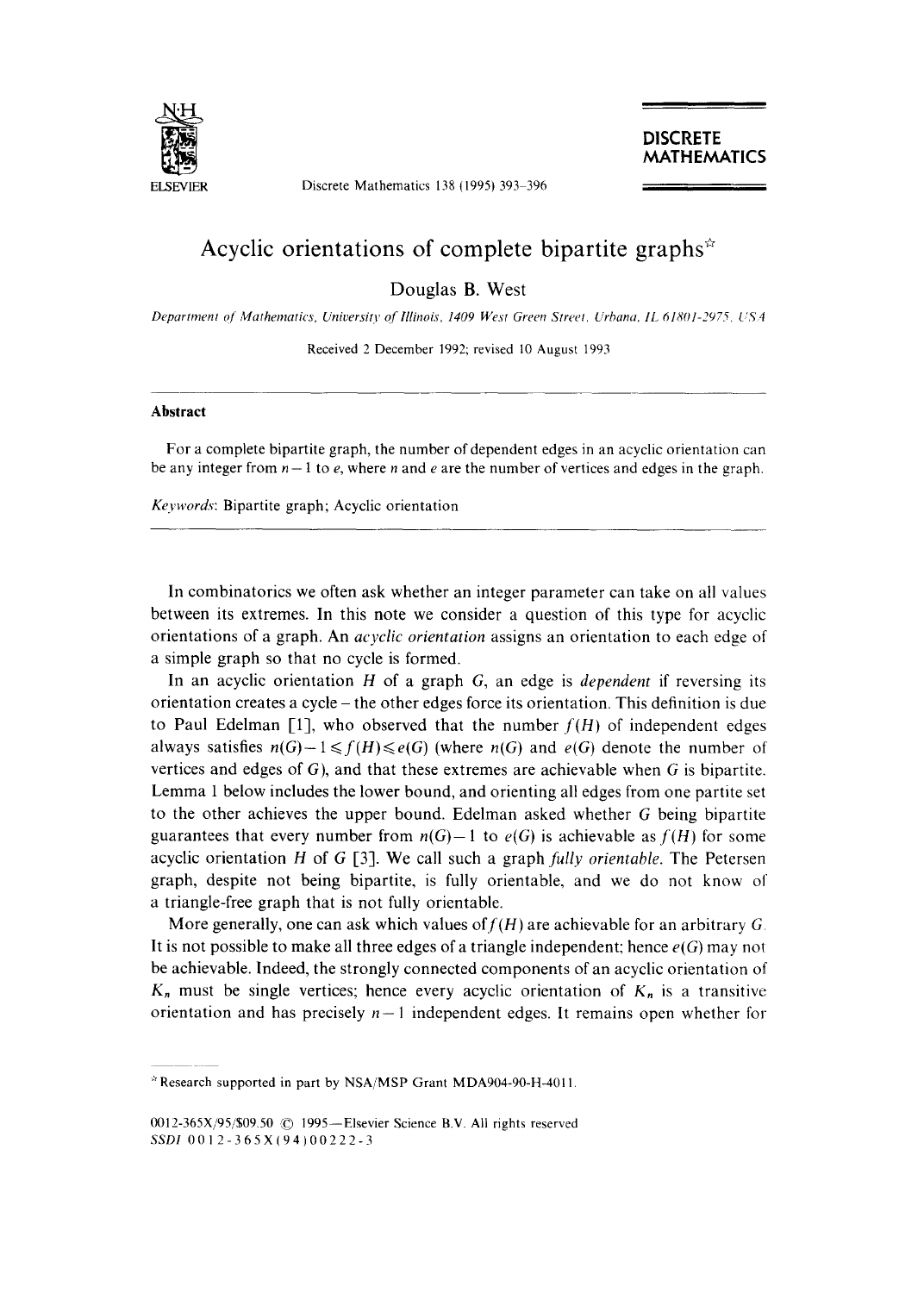every graph G the achievable values of  $f(H)$  form a sequence of consecutive integers beginning with  $n(G)-1$ .

Independent edges are precisely those whose reversal produces another acyclic orientation. This suggests a graph  $AO(G)$  on the acyclic orientations of G, in which two acyclic orientations are adjacent if one is obtained from the other by reversal of a single independent edge; the degree of an acyclic orientation in this graph is its number of independent edges. If  $AO(G)$  has a Hamiltonian path, then the acyclic orientations of G can be listed in order by single-edge reversals; this condition is studied in [2].

In this note, we prove that every complete bipartite graph  $K_{p,q}$  is fully orientable; Edelman [1] proved this for  $p=2$ . We also provide some structural lemmas about acyclic orientations.

In an arbitrary connected graph, an acyclic orientation with  $f(H) = n(G) - 1$  can be constructed by using a spanning tree  $T$  found by a depth-first search from some root vertex. Orient the edges of  $T$  away from the root. Since  $T$  is a depth-first search tree, any edge not in  $T$  joins a vertex with one of its ancestors. Orient this toward the descendent; the other direction would complete a cycle. The orientation is acyclic, and the edges not in  $T$  are dependent. Lemma 1 guarantees that the edges in  $T$  are independent and that no acyclic orientation has fewer independent edges.

**Lemma** 1. *Every acyclic orientation of a connected simple graph G contains among its independent edges a spanning tree of G.* 

**Proof.** Let H be an acyclic orientation of G, and let  $v_1, \ldots, v_n$  be a topological ordering of the vertices of H, meaning that every edge  $v_i v_j$  in H has  $i < j$ . Let H' be the subdigraph of  $H$  obtained by deleting all the dependent edges of  $H$ , and let  $G'$  be the underlying simple graph of  $H'$ . If  $G'$  is not connected, choose  $r$  to be the largest index such that H contains an edge  $v_r v_j$  between two components of G'. Let C be the component of G' containing  $v_r$ , and choose s to be the smallest index such that  $v_r v_s$  is an edge not in C. A path from  $v_r$  in H that begins along an edge in C never leaves C, by the choice of r. A path from  $v_r$  leaving C immediately by an edge other than  $v_r v_s$  cannot later reach  $v_s$ , by the choice of the vertex ordering. Hence  $v_r v_s$  is independent in H. The contradiction implies that G' must be connected.  $\square$ 

Given an n-vertex digraph G and digraphs *H1,...,H,,* the *composition*   $G[H_1, ..., H_n]$  is the digraph obtained from the disjoint union  $H_1 + \cdots + H_n$  by adding an edge from each vertex of  $H_i$  to each vertex of  $H_j$  for each edge  $v_i v_j$  in G.

**Lemma 2.** *If G and*  $H_1, \ldots, H_n$  are acyclic digraphs, then the composition  $G' = G[H_1, \ldots, H_n]$  is acyclic. Furthermore, if  $I(G)$  denotes the set of independent edges *in G and n<sub>i</sub>, r<sub>i</sub>, t<sub>i</sub>, respectively, are the number of vertices, sources (indegree 0), and sinks*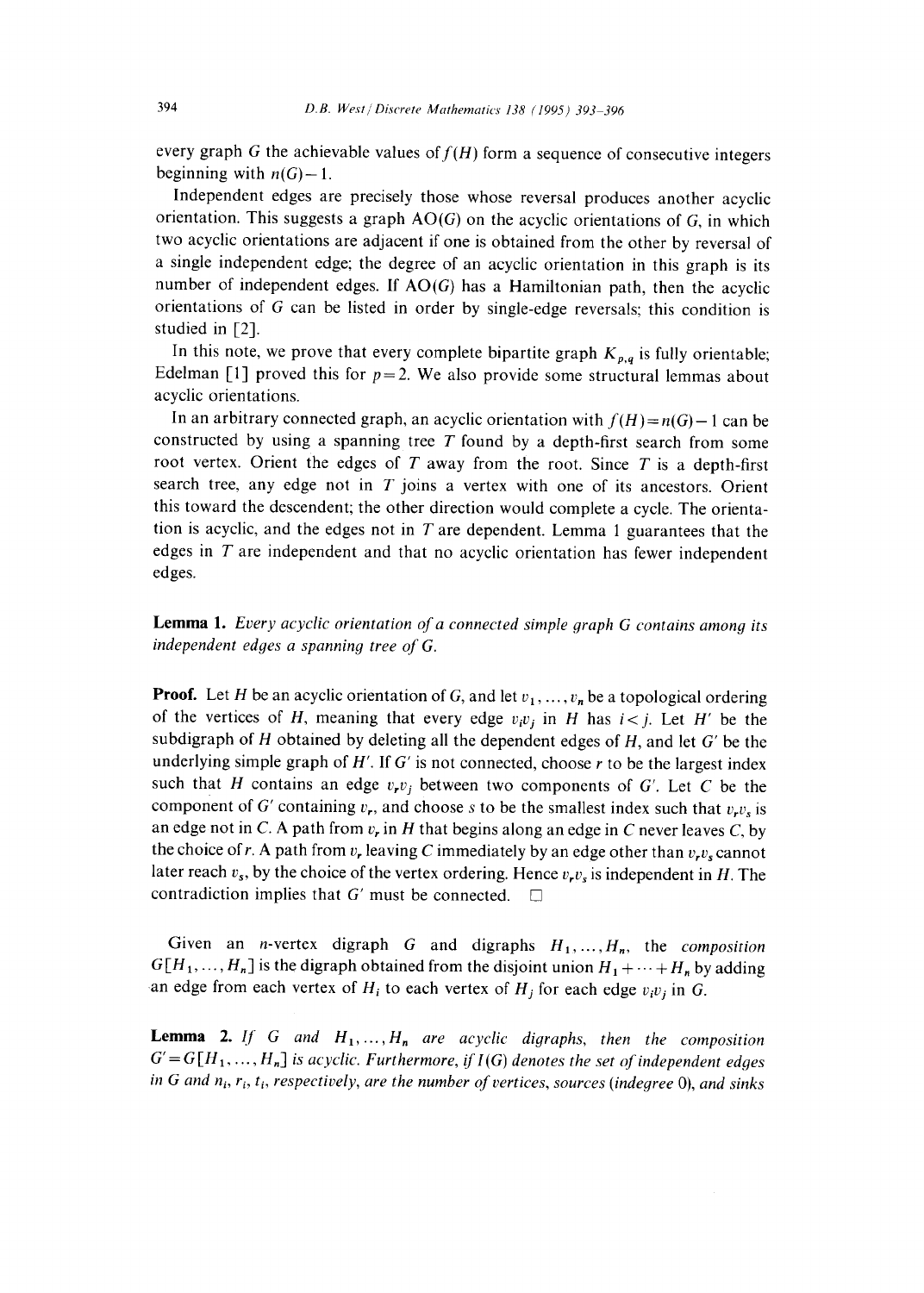*(outdegree O) in Hi, then* 

$$
f(G') = \sum_{i=1}^{n} f(H_i) + \sum_{v_j v_k \in I(G)} (t_j n_k + n_j r_k - t_j r_k).
$$

**Proof.** There is no cycle within any  $H_i$ . Since G is acyclic, no path can leave any  $H_i$  and later return to it. Hence G' is acyclic, and also the independent edges of G' within  $H_i$  are precisely the independent edges of  $H_i$ . Now consider an edge *xy* with  $x \in H_i$ ,  $y \in H_k$ . If  $v_j v_k$  is dependent in G, then a copy of the path making it dependent also makes *xy* dependent in G'. If  $v_jv_k$  is independent in G, then *xy* is dependent if and only if x has a successor in  $H_i$  and y has a predecessor in  $H_k$ . In this case, there is an  $xy$ -path of length three making  $xy$  dependent. Otherwise, an  $xy$ -path would have to visit some  $H_i$  other than  $\{H_i, H_k\}$ , which would violate the independence of  $r_jv_k$ . Hence the number of dependent edges from  $H_i$  to  $H_k$  is  $(n_i-t_j)(n_k-r_k)$ , and we subtract this from  $n_i n_k$  to count independent edges.

In an acyclic n-vertex digraph having a Hamiltonian path, the independent edges are precisely the edges of the Hamiltonian path. This enables us to construct the needed orientations for the complete bipartite graph.

**Lemma 3.** Let  $s_1, \ldots, s_m$  be a sequence of positive integers such that the integers with *odd index sum to p and the integers with even index sum to q. Then*  $K_{p,q}$  *has an acyclic orientation with exactly*  $\sum_{i=1}^{m-1} s_i s_{i+1}$  *independent edges.* 

**Proof.** Begin with a directed path with vertices  $v_1, \ldots, v_m$  in order. Add an edge joining every pair of vertices having indices with opposite parity, directed toward the higher indices. This digraph G is acyclic, and by the remark its independent edges are  ${v_i v_{i+1}}$ :  $1 \le i \le m-1$ . Perform the composition G' in which  $v_i$  is replaced by the digraph  $H_i$ consisting of an independent set of  $s_i$  vertices. Each vertex of  $H_i$  is both a source and a sink;  $t_i = r_i = n_i = s_i$ . By Lemma 2, G' is an acyclic orientation of  $K_{p,q}$  with the desired number of independent edges.  $\square$ 

The construction in Lemma 3 actually yields every acyclic orientation of  $K_{p,q}$ . To see this, let P be a maximum-length path in an acyclic orientation H of  $K_{p,q}$ , consisting of vertices  $v_1, \ldots, v_m$  in order. The subdigraph of H induced by  $v_1, \ldots, v_m$  must be the digraph G used in the construction. Let  $S_i$  be the set of vertices in H having the same predecessors and successors among  $v_1, \ldots, v_m$  as  $v_i$ . The subdigraph of H induced by  $\bigcup S_i$  is the construction G' above with  $s_i=|S_i|$ . It suffices to show that every vertex belongs to some  $S_i$ . An arbitrary vertex x of H is adjacent to all the vertices of even index or all the vertices of odd index in P. Also, all its predecessors in P must precede its successors, since  $H$  is acyclic. This forces it to have the same predecessors and successors in P as the unique vertex  $v_i$  between its predecessors and successors on P, and hence  $x \in S_i$ .

We use instances of Lemma 3 to complete the construction.